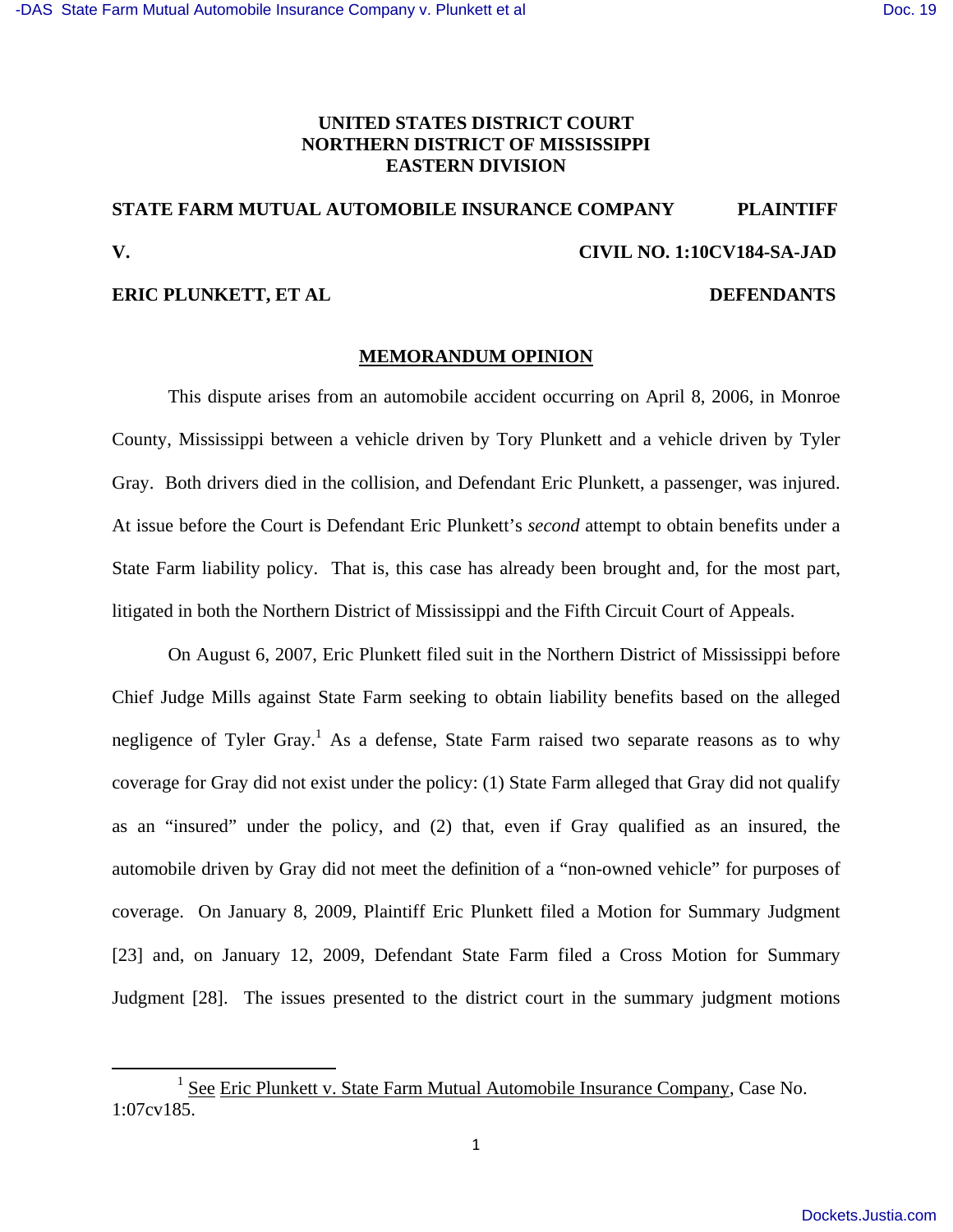concerned both whether Gray qualified as an "insured" and whether the automobile driven by Gray was a "non-owned vehicle" as that term is defined in the policy.

 On April 13, 2009, Chief Judge Mills issued an Order [35] denying the Plaintiff's Motion for Summary Judgment and granting Defendant's Motion for Summary Judgment.<sup>2</sup> The court found that Gray did not qualify as an "insured" under the subject policy. Given this determination, the court did not address the second issue (i.e., the issue concerning the definition of "non-owned vehicle"), as the court's conclusion as to issue one was determinative of the suit. As to issue one, the court noted in its opinion that "there exists sufficient doubt in this regard that the Fifth Circuit may deem it advisable to certify the questions raised in this case to the Mississippi Supreme Court for a definitive resolution." The court, in a footnote, then stated:

It will be unnecessary for the Fifth Circuit to certify this issue to the Mississippi Supreme Court if it accepts the alternative argument raised in State Farm's brief that the car driven by [Gray] did not qualify as a "non-owned vehicle" within the meaning of the State Farm policy. State Farm cites no authority in support of its arguments in this regard, and this court is therefore reluctant to decide the case on this basis.

As such, the court, while fully aware that issue number two was before it, explicitly noted that it was not adjudicating whether the automobile driven qualified as a "non-owned vehicle."

On April 30, 2009, Plaintiff Eric Plunkett appealed the district court's grant of summary judgment in favor of State Farm. On December 4, 2009, the Fifth Circuit Court of Appeals "reversed" the district court's determination and "rendered" judgment in favor of Plaintiff Eric Plunkett. Specifically, the Fifth Circuit held that, under Mississippi state law, Tyler Gray was "an 'insured' under the policy."<sup>3</sup> The Fifth Circuit never once addressed the second issue – the

 $2^{2}$  See Plunkett v. State Farm Mut. Auto. Ins. Co., 625 F. Supp. 2d 321 (N.D. Miss. 2009), *overruled by* 347 F. App'x 994 (5th Cir. 2009).

<sup>&</sup>lt;sup>3</sup> The Fifth Circuit found that Mississippi law was clear on the issue and there was no need to certify the question.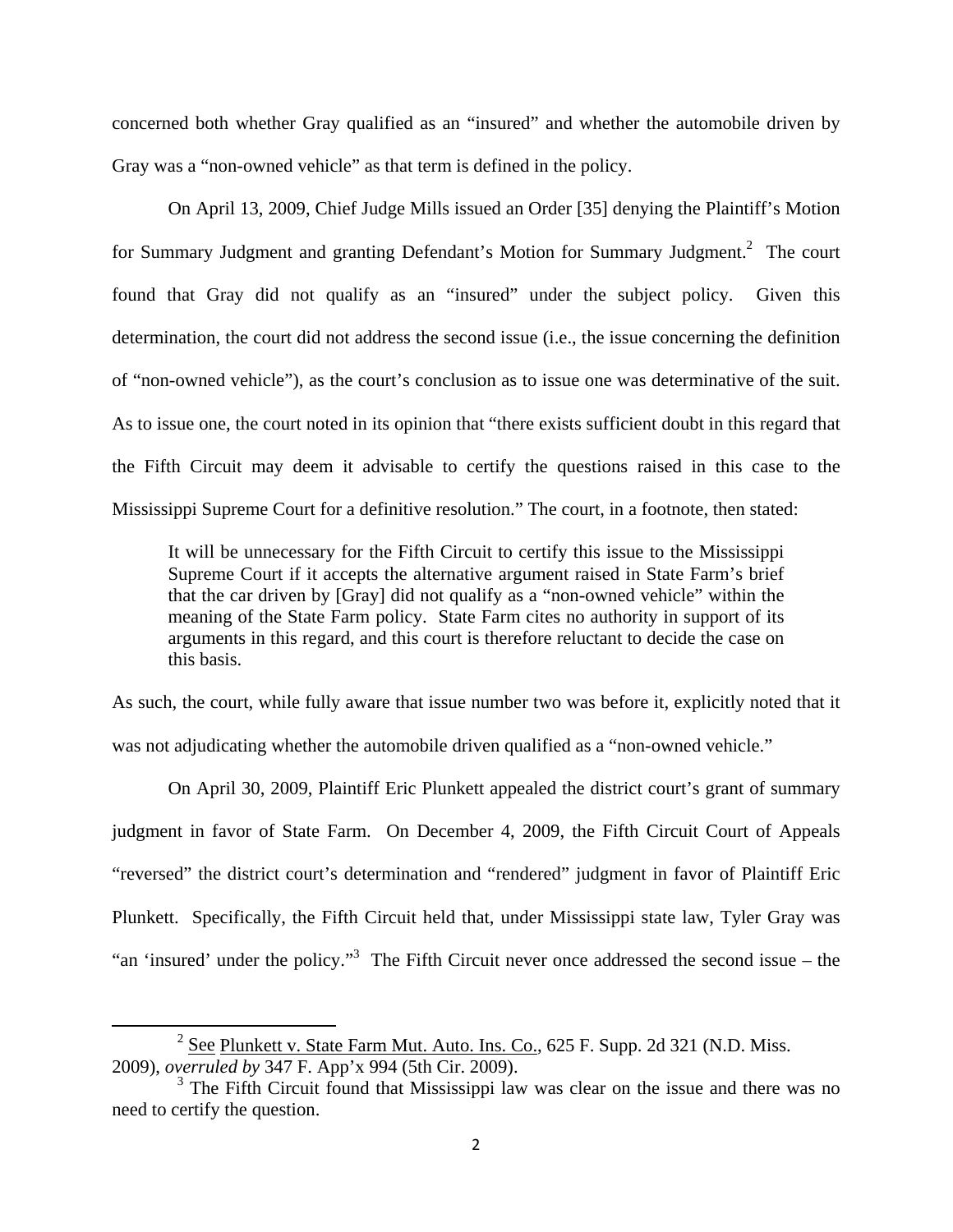issue of whether the automobile driven by Gray qualified as a "non-owned vehicle." In fact, the term "non-owned vehicle" does not appear *anywhere* in the Fifth Circuit's decision. See Plunkett v. State Farm Mut. Auto. Ins. Co., 347 F. App'x 994 (5th Cir. 2009).<sup>4</sup> Defendant State Farm then filed a petition for rehearing on the Fifth Circuit's Order, which was denied on November 20, 2009.

On June 25, 2010, Plaintiff Eric Plunkett filed a Motion to Enforce Judgment [42] in the district court, arguing that State Farm had no reasonable justification to not pay under the policy since the Fifth Circuit found Gray to qualify as an insured. State Farm responded in opposition [43] to Plunkett's motion to enforce the judgment. State Farm argued that, while the Fifth Circuit rendered judgment that Gray qualified as an insured, neither the district court nor the Fifth Circuit addressed State Farm's second defense concerning whether the automobile driven by Gray qualified as a "non-owned vehicle" under the policy. State Farm specifically made clear to the district court that its position was that "the qualification of the vehicle is a question that remains undetermined." Prior to Judge Mills ruling on Plaintiff's motion to enforce the judgment, State Farm filed – in this Court – a *second* declaratory judgment in order to determine the status of the vehicle driven – which was the exact same issue it had already briefed in the district court before Chief Judge Mills. That is, State Farm filed suit in this Court on July 26, 2010, while Plaintiff's motion was pending before Judge Mills.

On November 23, 2010, Judge Mills entered an Order [44] denying Plaintiff's motion to enforce judgment. However, the court also declined to address the second issue concerning the

<sup>&</sup>lt;sup>4</sup> The Court notes that while the Fifth Circuit used the word "rendered" in its opinion, this does not necessarily mean that the Fifth Circuit "rendered" judgment as to *all* the issues in the case. Instead, the Fifth Circuit appears to have "rendered" judgment as to the "insured" issue, the single only issue before the court (i.e., the Fifth Circuit did not "remand" to the district court for further litigation on the issue of whether Gray qualifies as an insured under the policy).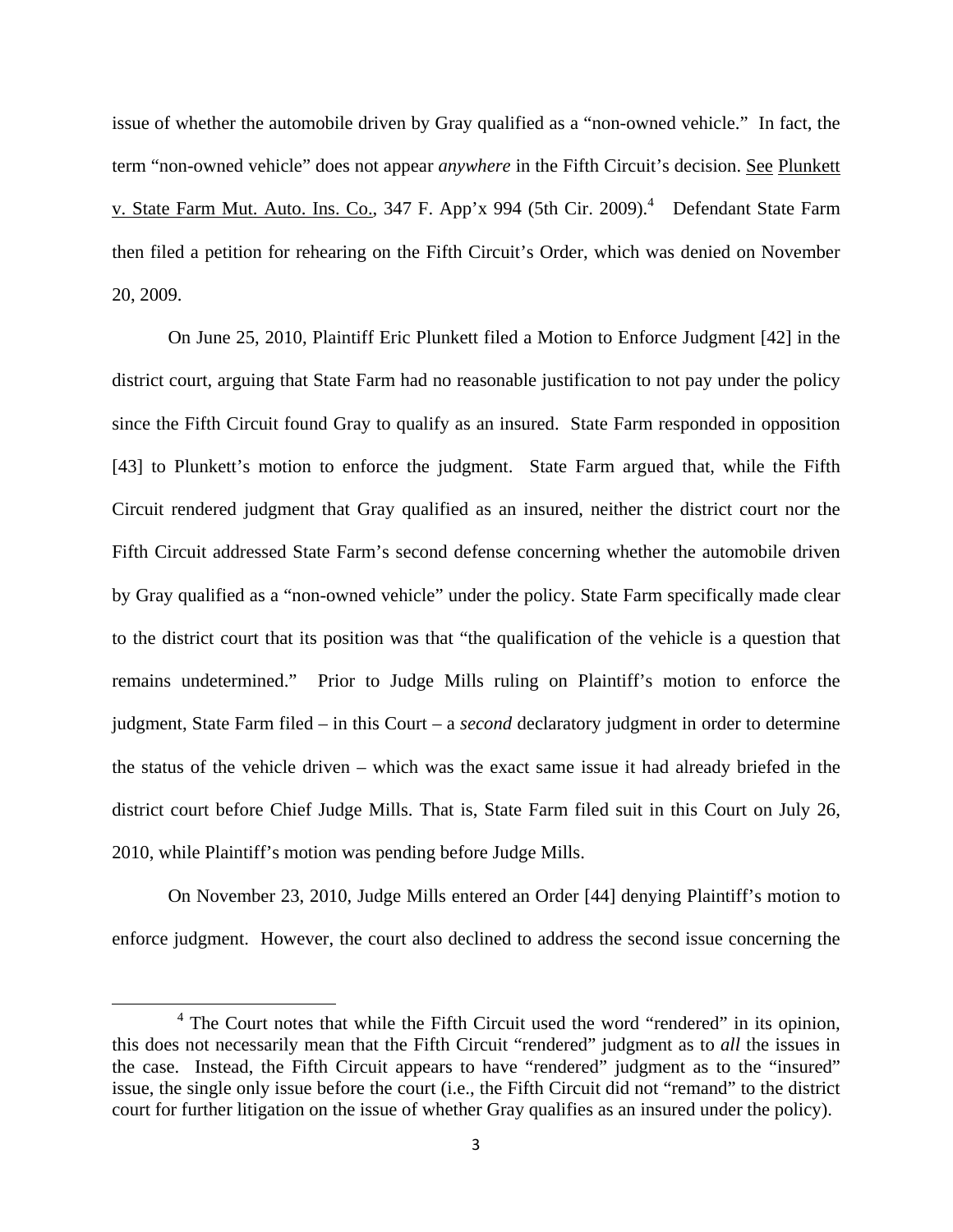"non-owned vehicle" language in the policy. Plaintiff Eric Plunkett did not appeal Chief Judge Mills' order denying his motion to enforce judgment. Similarly, State Farm did not appeal the court's refusal to address the second issue – the very issue State Farm had already briefed in summary judgment motions prior to the case being appealed. Instead, as noted, State Farm had already filed another lawsuit in this Court against Eric Plunkett concerning the issue of the "nonowned vehicle" policy language that was not addressed in the Fifth Circuit, and subsequently has yet to be addressed in the district court. Thus, presently pending before this Court is Plaintiff State Farm's Motion for Summary Judgment [10], and Defendant Eric Plunkett's Cross Motions for Summary Judgment [12], [16]. After determining that this action should proceed in the court in which it was originally filed and litigated, the Court declines to address the merits of State Farm's allegation that coverage does not exist because Tyler Gray's automobile does not qualify as a "non-owned vehicle."

As noted, State Farm filed suit in this Court in July 2010, while litigation *on this exact issue* was ongoing before another judge in this district. Given this, the Court declines to hear this case based on the prudential, discretionary rule referred to as "priority of jurisdiction" or the "first-to-file" rule. Such a rule applies when opposing parties have filed separate lawsuits concerning the same core facts. In such instances, the district court in which the *later* action was filed – i.e., this Court – may dismiss, stay, or *transfer* the suit in order to avoid duplicative litigation. See W. Gulf Mar. Ass'n v. ILA Deep Sea Local 24*,* 751 F.2d 721, 728-31 (5th Cir. 1985). The first-to-file rule is grounded in principles of comity and sound judicial administration. Id. Its concern is to eliminate wasteful duplicative litigation, to avoid rulings that may trench upon a sister court's authority, and to avoid piecemeal resolution of issues calling for a uniform result. Id. The Fifth Circuit has stated that this concern applies where related cases are before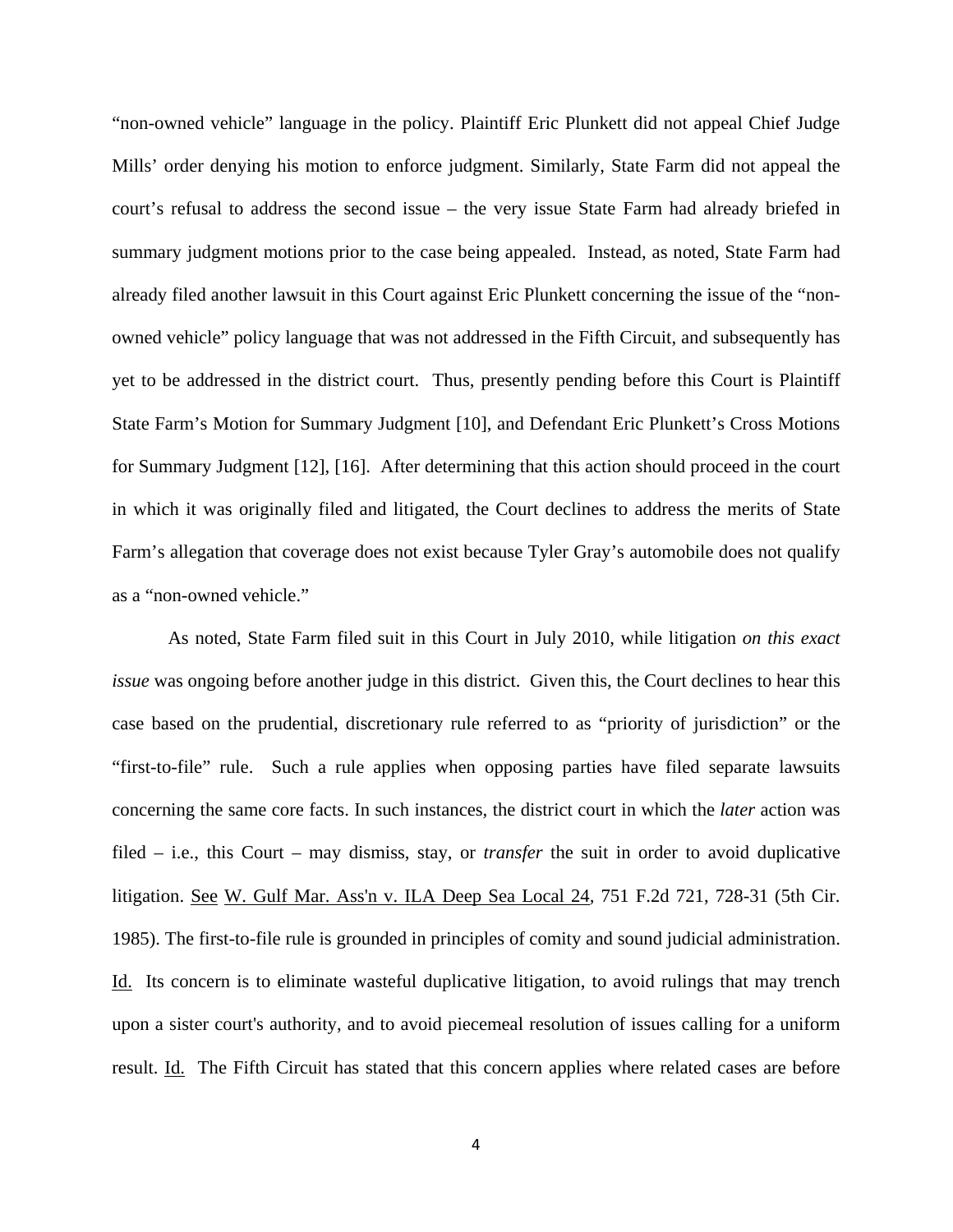two judges in the same district. See id. As Judge Biggers noted in Fat Possum Records, Ltd. v. Capricorn Records, Inc., 909 F. Supp. 442, 445 (N.D. Miss. 1995), "in the absence of compelling circumstances which warrant keeping the action in the second filed forum, courts should exercise their discretion to defer to the court in which the action was initially filed." "The first-to-file rule is a discretionary doctrine . . . , the application of which [is] normally view[ed] for abuse of that discretion." Cadle Co. v. Whataburger of Alice, Inc., 174 F.3d 599, 603 (5th Cir. 1999).

 Here, State Farm filed this action while Eric Plunkett's original cause of action was pending before Chief Judge Mills. Further, State Farm has already briefed this exact issue in summary judgment motions and further pressed the issue in its response to Plunkett's enforcement motion before that court. Thus, the identical cause of action was filed between the same parties in another court in this district *prior* to this case being filed. Filing suit in one court while the same action is pending before another judge in the same district will inevitably lead to what can be seen as "judge shopping" or "forum shopping." In order to eliminate the risk of such, the Court exercises its discretion and transfers this case to Chief Judge Mills for proper resolution of this cause of action.

If Eric Plunkett believes that res judicata bars this action because the Fifth Circuit "rendered" a judgment on the issue of whether Gray qualified as an "insured" and State Farm failed to brief the issue of whether the automobile qualifies a "non-owned vehicle" on appeal, then he can press that issue in Chief Judge Mills' court; the court in which this case was originally filed. Chief Judge Mills has yet to render a true "final judgment" in this case. That is, the case has not actually been resolved in his court. Accordingly, the Court exercises its discretion and finds that this case should proceed in the court in which it was originally filed.